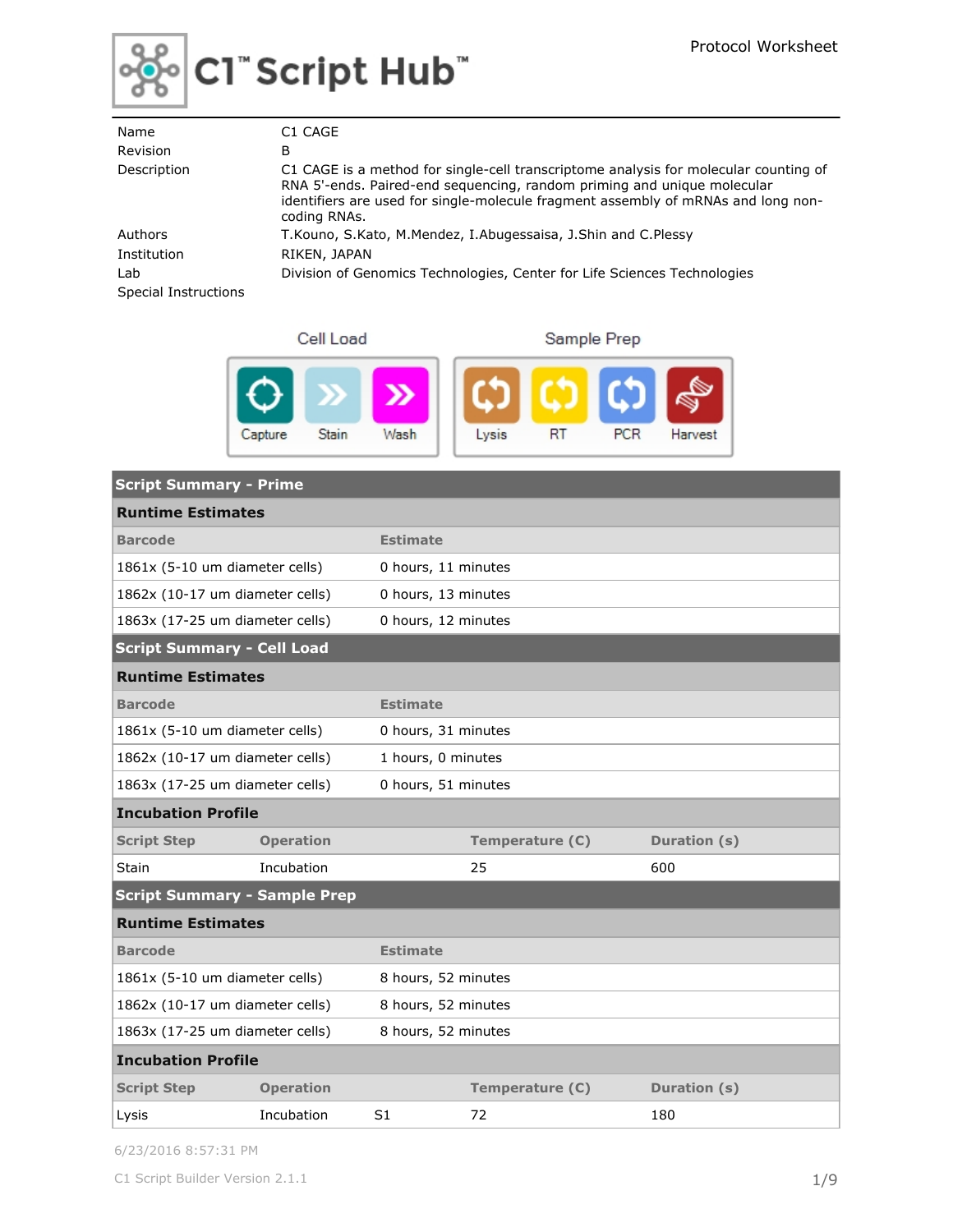Protocol Worksheet



C1 CAGE (Rev B)

|            |            | S <sub>2</sub>           | $\overline{4}$ | 600  |
|------------|------------|--------------------------|----------------|------|
|            |            | S <sub>3</sub>           | 25             | 60   |
| <b>RT</b>  | Incubation | S1                       | 22             | 600  |
|            |            | Reverse<br>Transcription | 42             | 5400 |
|            |            | Enzyme<br>inactivation   | 75             | 900  |
|            |            | S4                       | 25             | 10   |
| <b>PCR</b> | Hot Start  | 95C                      | 95             | 60   |
| <b>PCR</b> | PCR x30    | Denaturation             | 95             | 15   |
|            |            | Annealling               | 65             | 30   |
|            |            | Extension                | 68             | 360  |
| <b>PCR</b> | Extension  | 72C                      | 72             | 600  |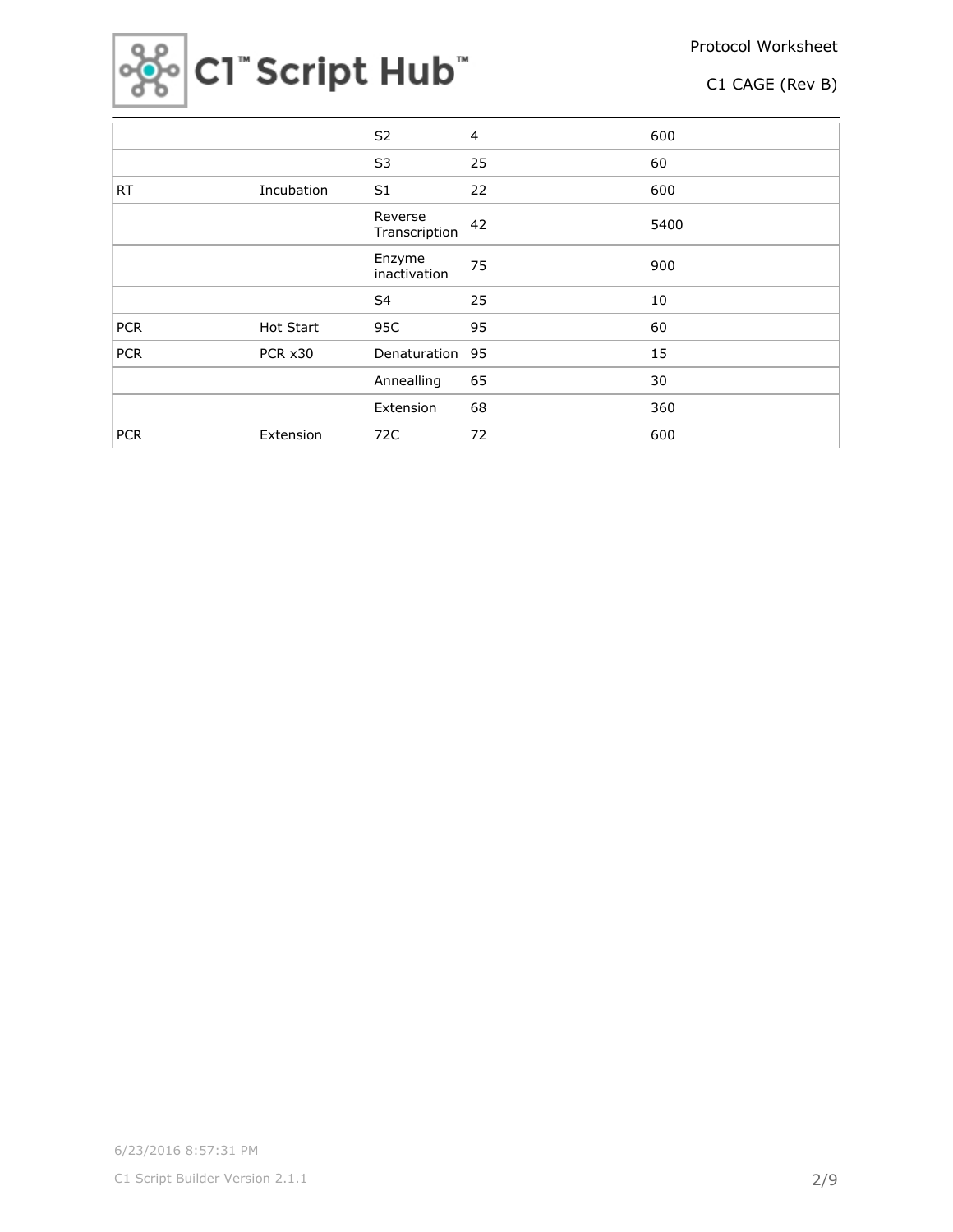

# **Script Reagent Details - Prime**



| <b>Reagent Loading</b>               |                |                    |                   |                      |
|--------------------------------------|----------------|--------------------|-------------------|----------------------|
| <b>Name</b>                          | Volume (µl)    | <b>IFC Inlet</b>   | <b>Notes</b>      |                      |
| Harvest Reagent                      | $200$ µl       | A1                 |                   |                      |
| Harvest Reagent                      | 200 µl         | A2                 |                   |                      |
| <b>Blocking Reagent</b><br>$\bullet$ | <b>֎</b> 15 µl | C1                 |                   |                      |
| <b>Blocking Reagent</b><br>$\bullet$ | $15$ $\mu$     | C <sub>2</sub>     |                   |                      |
| Harvest Reagent                      | $20 \mu$       | <b>P1</b>          |                   |                      |
| Harvest Reagent                      | $20 \mu$       | P <sub>2</sub>     |                   |                      |
| <b>Reagent Mix Recipe - Prime</b>    |                |                    |                   |                      |
| <b>Blocking Reagent</b>              |                |                    |                   |                      |
| <b>Reagent (Stock Concentration)</b> |                | Mix Prep $(\mu I)$ | <b>Prep Conc.</b> | <b>Chamber Conc.</b> |
| C1 Blocking RGT (1X)                 |                |                    |                   |                      |
| <b>Harvest Reagent</b>               |                |                    |                   |                      |
| <b>Reagent (Stock Concentration)</b> |                | Mix Prep $(\mu I)$ | <b>Prep Conc.</b> | <b>Chamber Conc.</b> |
| C1 Harvest RGT (1X)                  |                |                    |                   |                      |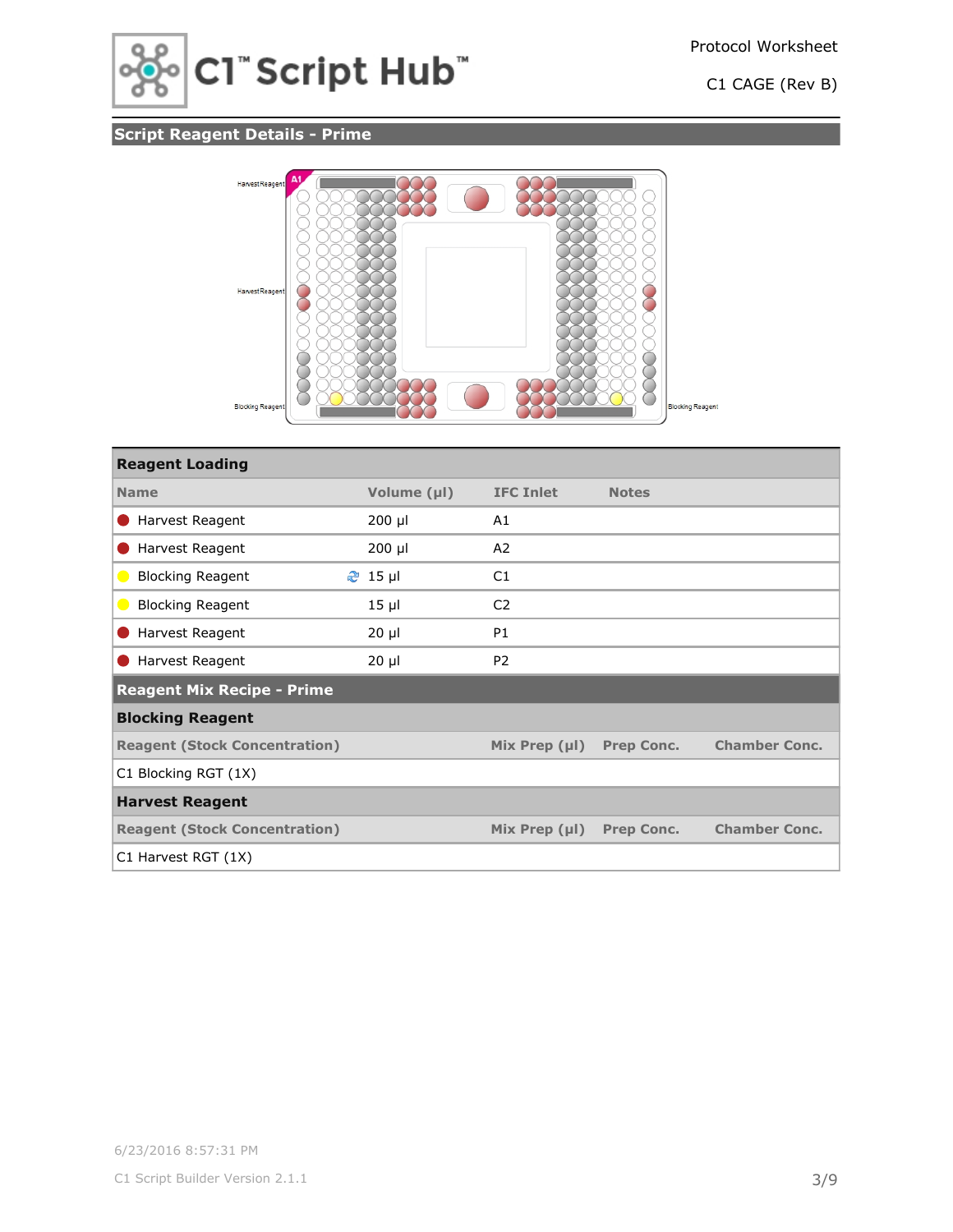

# **Script Reagent Details - Cell Load**



| <b>Inlet Reuse</b>                    |                  |                |                     |                                          |                   |                                                              |  |
|---------------------------------------|------------------|----------------|---------------------|------------------------------------------|-------------------|--------------------------------------------------------------|--|
| <b>Name</b>                           | <b>IFC Inlet</b> |                | <b>Instructions</b> |                                          |                   |                                                              |  |
| Cell Mix                              | C1               |                |                     | Aspirate inlet prior to loading reagents |                   |                                                              |  |
| Flowthrough Outlet                    | C <sub>2</sub>   |                |                     |                                          |                   | Aspirate inlet prior to loading reagents (1862x, 1863x only) |  |
| <b>Reagent Loading</b>                |                  |                |                     |                                          |                   |                                                              |  |
| <b>Name</b>                           |                  | Volume (µl)    |                     | <b>IFC Inlet</b>                         | <b>Notes</b>      |                                                              |  |
| LIVE/DEAD Staining Solution           |                  | $\overline{7}$ |                     | 1                                        |                   |                                                              |  |
| Preloading Reagent                    |                  | ₹ 24           |                     | $\overline{2}$                           |                   |                                                              |  |
| Cell Wash Buffer                      |                  | $\overline{7}$ |                     | 5                                        |                   |                                                              |  |
| Cell Mix                              |                  | ළ 6            |                     | C1                                       |                   |                                                              |  |
| <b>Reagent Mix Recipe - Cell Load</b> |                  |                |                     |                                          |                   |                                                              |  |
| <b>Preloading Reagent</b>             |                  |                |                     |                                          |                   |                                                              |  |
| <b>Reagent (Stock Concentration)</b>  |                  |                |                     | Mix Prep $(\mu I)$                       | <b>Prep Conc.</b> | <b>Chamber Conc.</b>                                         |  |
| C1 Preloading RGT (1X)                |                  |                |                     |                                          |                   |                                                              |  |
| <b>Cell Mix</b>                       |                  |                |                     |                                          |                   |                                                              |  |
| <b>Reagent (Stock Concentration)</b>  |                  |                |                     | Mix Prep $(\mu I)$                       | <b>Prep Conc.</b> | <b>Chamber Conc.</b>                                         |  |
| Suspension RGT (2.5X)                 |                  |                |                     | 40                                       | 1                 | 1                                                            |  |
| Cells 250 / µL                        |                  |                |                     | 60                                       |                   |                                                              |  |
|                                       |                  |                |                     | 100 Total Prep Volume                    |                   |                                                              |  |
| <b>LIVE/DEAD Staining Solution</b>    |                  |                |                     |                                          |                   |                                                              |  |
| <b>Reagent (Stock Concentration)</b>  |                  |                |                     | Mix Prep (µl)                            | Prep Conc.        | <b>Chamber Conc.</b>                                         |  |
| Cell Wash BUF (1X)                    |                  |                |                     | 1250                                     | 0.9975            | 0.9975                                                       |  |
| Ethidium homodimer-1 (2 mM)           |                  |                |                     | 2.5                                      | 0.004             | 0.004                                                        |  |
| Calcein AM (4 mM)                     |                  |                |                     | 0.625                                    | 0.002             | 0.002                                                        |  |

6/23/2016 8:57:31 PM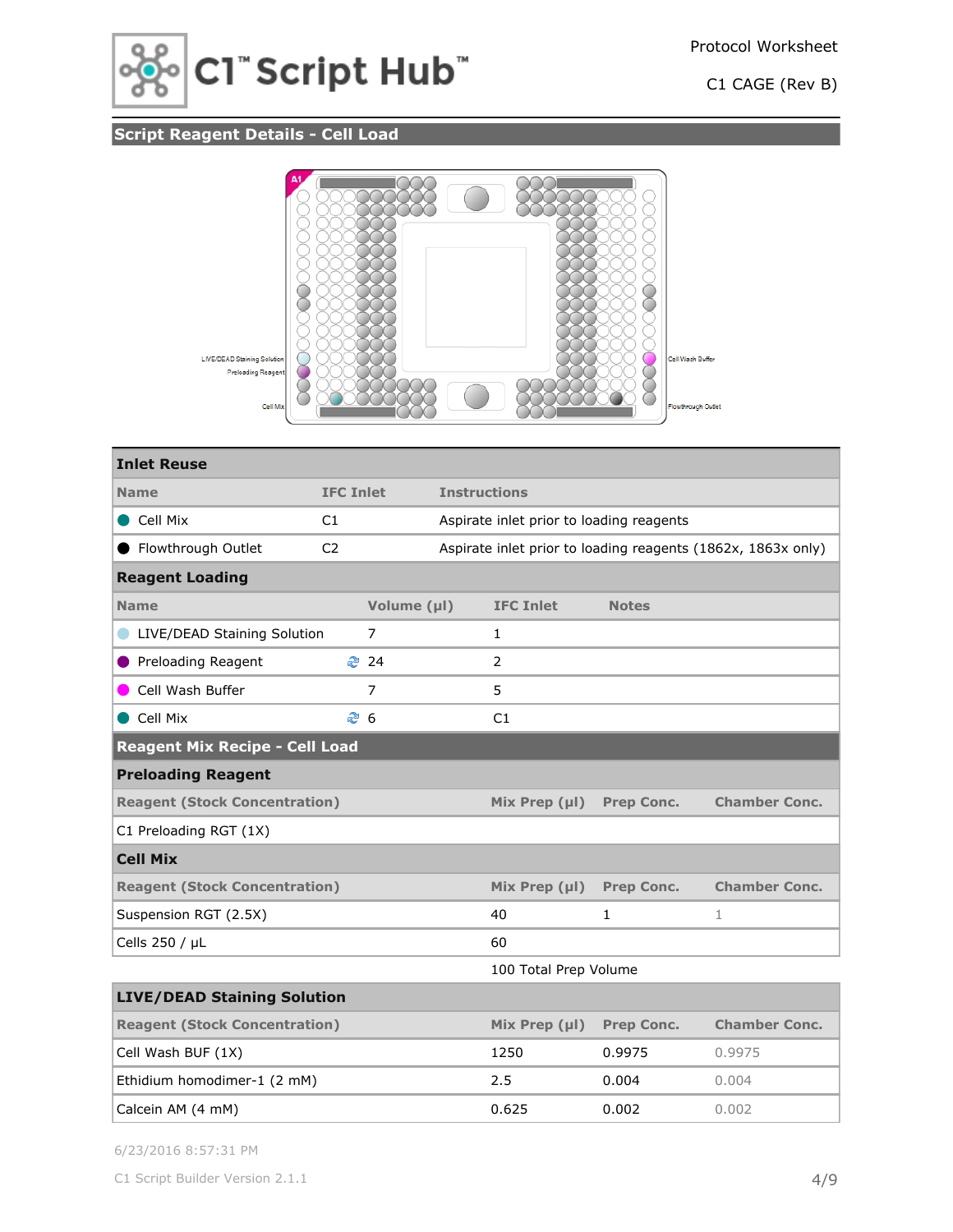

## 1253.125 Total Prep Volume

## **Cell Wash Buffer**

**Reagent (Stock Concentration) Mix Prep (µl) Prep Conc. Chamber Conc.**

Cell Wash BUF (1X)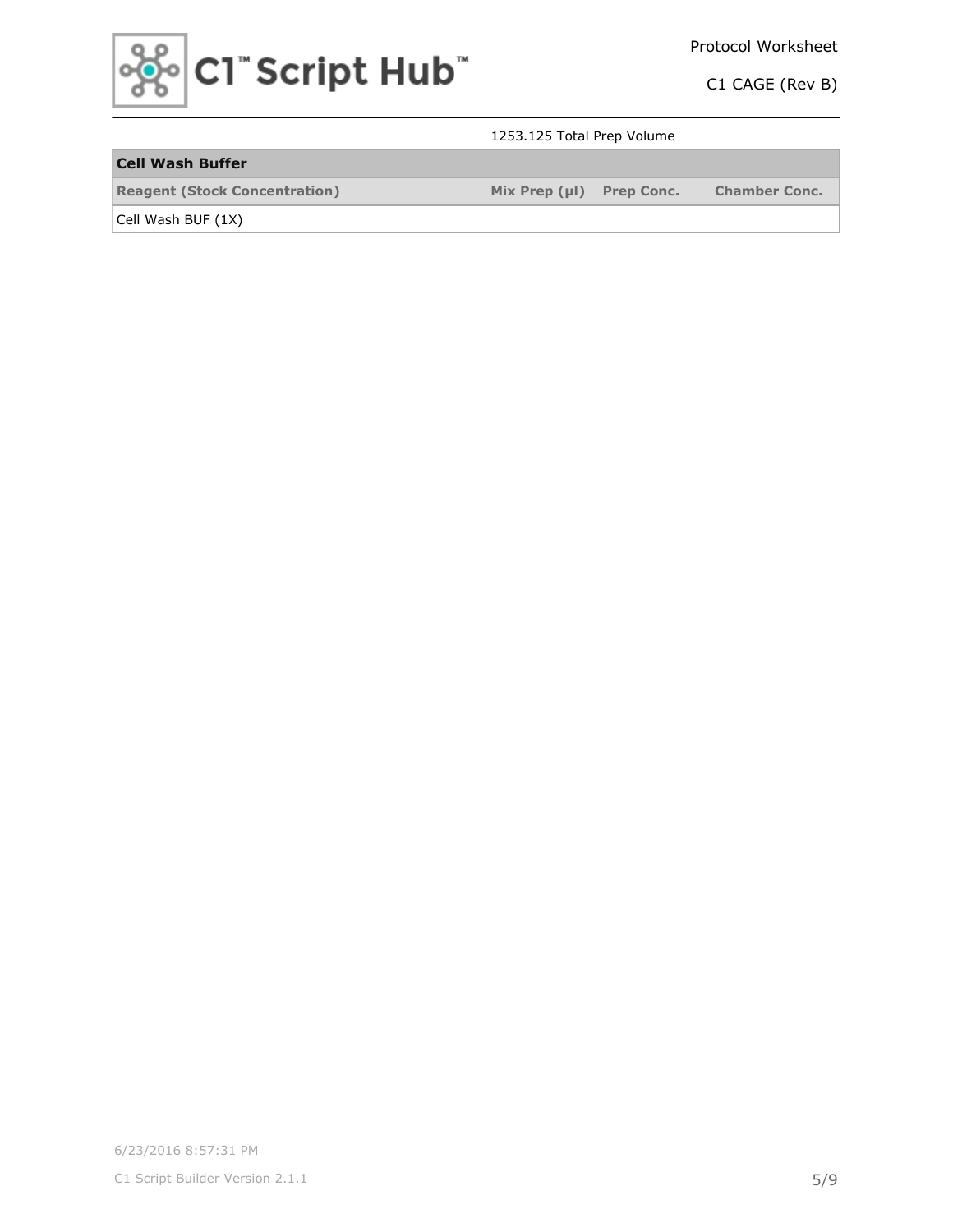

# **Script Reagent Details - Sample Prep**



| <b>Inlet Reuse</b>                                                                                                                                         |                  |             |                     |                                          |                   |                                                              |
|------------------------------------------------------------------------------------------------------------------------------------------------------------|------------------|-------------|---------------------|------------------------------------------|-------------------|--------------------------------------------------------------|
| <b>Name</b>                                                                                                                                                | <b>IFC Inlet</b> |             | <b>Instructions</b> |                                          |                   |                                                              |
| Preloading Reagent                                                                                                                                         | 2                |             |                     | Aspirate inlet prior to loading reagents |                   |                                                              |
| Flowthrough Outlet                                                                                                                                         | C <sub>2</sub>   |             |                     |                                          |                   | Aspirate inlet prior to loading reagents (1862x, 1863x only) |
| <b>Reagent Loading</b>                                                                                                                                     |                  |             |                     |                                          |                   |                                                              |
| <b>Name</b>                                                                                                                                                |                  | Volume (µl) |                     | <b>IFC Inlet</b>                         | <b>Notes</b>      |                                                              |
| Preloading Reagent                                                                                                                                         |                  | <b>₹</b> 24 |                     | 2                                        |                   |                                                              |
| C1 CAGE Lysis Mix with<br>Diluted RNA Spikes                                                                                                               |                  | 7           |                     | 3                                        |                   |                                                              |
| C1 CAGE RT Mix                                                                                                                                             |                  | 8           |                     | 4                                        |                   |                                                              |
| C1 CAGE PCR Mix                                                                                                                                            |                  | 24          |                     | $\overline{7}$                           |                   |                                                              |
| C1 CAGE PCR Mix                                                                                                                                            |                  | 24          |                     | 8                                        |                   |                                                              |
| Harvest Reagent                                                                                                                                            |                  | 180 µl each |                     | Harvest Inlets                           |                   |                                                              |
| <b>Reagent Mix Recipe - Sample Prep</b>                                                                                                                    |                  |             |                     |                                          |                   |                                                              |
| <b>Preloading Reagent</b>                                                                                                                                  |                  |             |                     |                                          |                   |                                                              |
| <b>Reagent (Stock Concentration)</b>                                                                                                                       |                  |             |                     | Mix Prep $(\mu I)$                       | <b>Prep Conc.</b> | <b>Chamber Conc.</b>                                         |
| C1 Preloading RGT (1X)                                                                                                                                     |                  |             |                     |                                          |                   |                                                              |
| <b>C1 CAGE Diluted RNA spikes (Secondary)</b>                                                                                                              |                  |             |                     |                                          |                   |                                                              |
| Special Instructions:                                                                                                                                      |                  |             |                     |                                          |                   |                                                              |
| Dilution of spike is performed by serial dilution.<br>Like 1 uL ERCC RNA Spike-In Mix I to 9 uL C1 Loading RGT, and put 1 uL into 132.2 uL C1 Loading RGT. |                  |             |                     |                                          |                   |                                                              |
| <b>Reagent (Stock Concentration)</b>                                                                                                                       |                  |             |                     | Mix Prep $(\mu I)$                       | <b>Prep Conc.</b> | <b>Chamber Conc.</b>                                         |
| C1 Loading RGT (20X)                                                                                                                                       |                  |             |                     | 1332                                     | 19.985            |                                                              |
| ERCC RNA Spike-In Mix I                                                                                                                                    |                  |             |                     | 1                                        |                   |                                                              |

1333 Total Prep Volume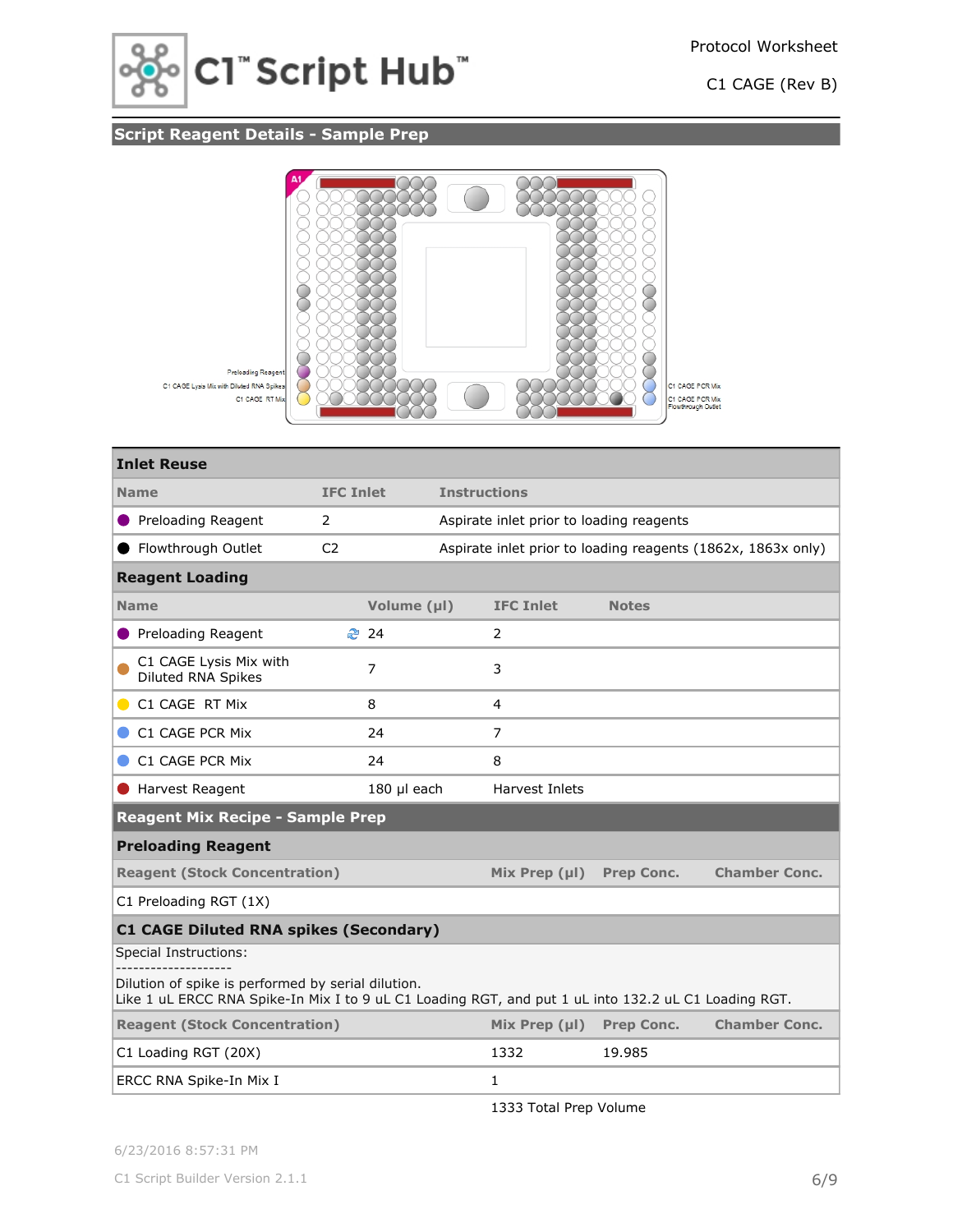

| <b>C1 CAGE Lysis Mix with Diluted RNA Spikes</b> |                    |                   |                      |  |  |  |  |  |
|--------------------------------------------------|--------------------|-------------------|----------------------|--|--|--|--|--|
| Special Instructions:                            |                    |                   |                      |  |  |  |  |  |
| RT primer sequence: TCGTCGGCAGCGTCAGATGTGNNNNNN  |                    |                   |                      |  |  |  |  |  |
| <b>Reagent (Stock Concentration)</b>             | Mix Prep $(\mu I)$ | <b>Prep Conc.</b> | <b>Chamber Conc.</b> |  |  |  |  |  |
| Triton X-100 solution -10% in H2O (10%)          | 0.67               | 0.2975            | 0.1984               |  |  |  |  |  |
| DNA suspension buffer                            | 18.65              |                   |                      |  |  |  |  |  |
| RNase inhibitor $(40 \text{ U/}\mu\text{I})$     | 0.57               | 1.0124            | 0.6753               |  |  |  |  |  |
| RT primer (SupN6i) $(50 \mu M)$                  | 1.13               | 2.5089            | 1.6734               |  |  |  |  |  |
| C1 CAGE Diluted RNA spikes                       | 1.5                |                   |                      |  |  |  |  |  |
|                                                  |                    |                   |                      |  |  |  |  |  |

22.52 Total Prep Volume

## **C1 CAGE RT Mix**

Special Instructions: --------------------

### TS oligo sequence: TCGTCGGCAGCGTCAGATGTGTATAAGAGACAGNNNNNNNNTATA(rG)(rG)(rG) \* r is RNA

| <b>Reagent (Stock Concentration)</b>         | Mix Prep $(\mu I)$ | <b>Prep Conc.</b> | <b>Chamber Conc.</b> |
|----------------------------------------------|--------------------|-------------------|----------------------|
| C1 Loading reagent                           | 1.05               |                   |                      |
| 5x First strand buffer (5X)                  | 9.8                | 1.6752            | 0.9565               |
| $0.1$ M DTT $(0.1M)$                         | 4.9                | 0.0168            | 0.0096               |
| 10mM dNTP Mix (10 mM)                        | 3.08               | 1.053             | 0.6013               |
| Betaine (5M)                                 | 3.08               | 0.5265            | 0.3006               |
| RNase inhibitor $(40 \text{ U/}\mu\text{I})$ | 1.24               | 1.6957            | 0.9683               |
| TS oligo (NC2lg Nbi) $(500 \mu M)$           | 0.7                | 11.9658           | 6.8325               |
| Superscript III (200 U/µl)                   | 4.9                | 33.5043           | 19.1309              |
| Nuclease-Free Water                          | 0.5                |                   |                      |

29.25 Total Prep Volume

| <b>C1 CAGE PCR Mix</b>                     |                      |                   |                      |
|--------------------------------------------|----------------------|-------------------|----------------------|
| Special Instructions:                      |                      |                   |                      |
| PCR primer sequence: TCGTCGGCAGCGTCAGATGTG |                      |                   |                      |
| <b>Reagent (Stock Concentration)</b>       | Mix Prep $(\mu I)$   | <b>Prep Conc.</b> | <b>Chamber Conc.</b> |
| C1 Loading reagent                         | 3.75                 |                   |                      |
| PCR-Grade water                            | 54.75                |                   |                      |
| 10x Advantage2 PCR buffer (not SA)         | 7.5                  |                   |                      |
| 50x dNTP Mix (10 mM)                       | 3                    | 0.4               | 0.3244               |
| PCR primer (Supi) $(12 \mu M)$             | 3                    | 0.48              | 0.3893               |
| 50x Advantage2 Polymerase Mix              | 3                    |                   |                      |
|                                            | 75 Total Prep Volume |                   |                      |

### **Harvest Reagent**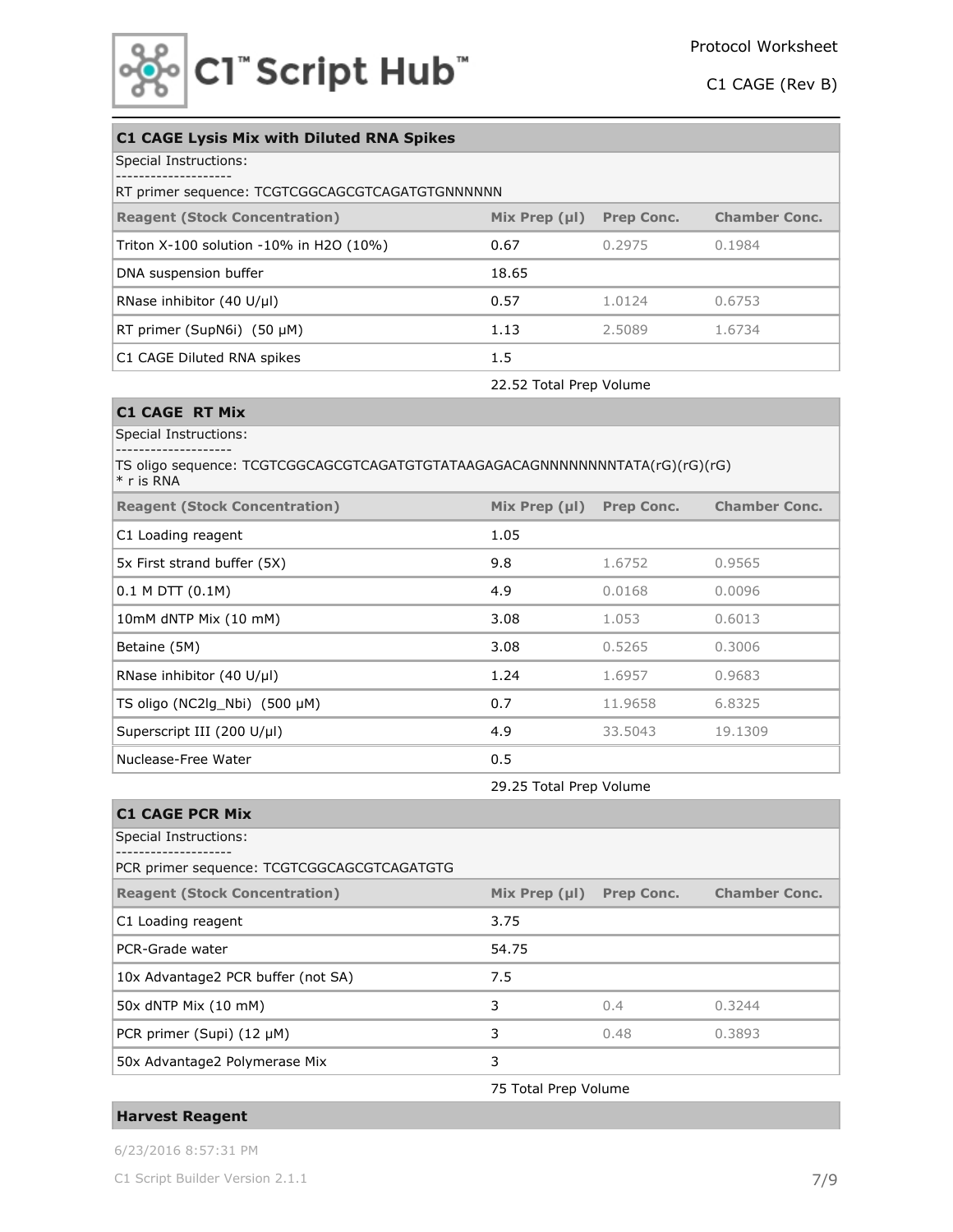

Protocol Worksheet

C1 CAGE (Rev B)

**Reagent (Stock Concentration) Mix Prep (µl) Prep Conc. Chamber Conc.**

C1 Harvest RGT (1X)